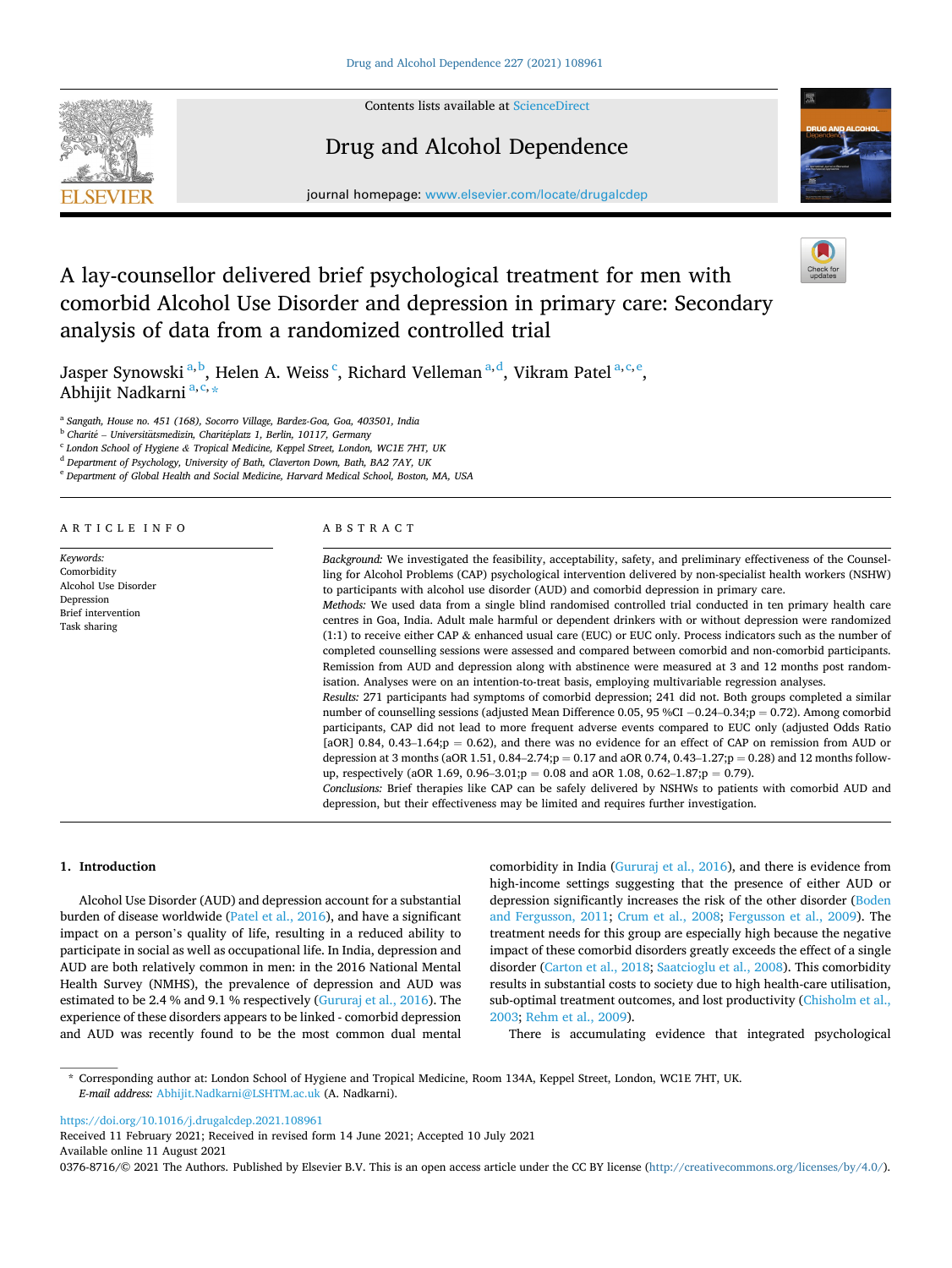interventions can effectively treat both AUD and depression for people with comorbidity ([Baker et al., 2012](#page-6-0)). However, some psychopathological symptoms comorbid with AUD are potentially due to the direct psychotropic effect of alcohol, and comorbid depressive symptoms significantly subside following a 4 to 5-week period of abstinence ([Liappas et al., 2002](#page-6-0)). Hence, it is plausible that delivering evidence-based interventions only targeting AUD to patients with comorbid depression may have a beneficial effect in accelerating improvement of depression symptoms. The existing evidence for this is mixed, with psychological interventions targeting alcohol use in comorbid AUD and depression leading to improved drinking outcomes but no effect on the symptoms of depression in some studies [\(Satre et al.,](#page-6-0)  [2016\)](#page-6-0) and not having any effect even on the drinking outcomes in others ([Grothues et al., 2008](#page-6-0)). On this background of inconclusive and conflicting evidence it is difficult to make a definitive recommendation. Thus, guidelines such as those by the International Society of Addictions Medicine, and others suggest treating the substance use disorder first and to initiate treatment for depression only if it persists after a period of abstinence or reduced drinking ([Hassan, 2017; El-Guebaly et al., 2020](#page-6-0)).

Access to evidence-based care remains limited due to systemic barriers such as availability, affordability, provider skills and knowledge ([Saunders et al., 2006\)](#page-7-0). Hence the treatment gap for AUD and depression in India is estimated to be more than 85 % for each disorder [\(Gururaj](#page-6-0)  [et al., 2016](#page-6-0)). One way to overcome health system barriers, especially in resource-poor settings, is to deliver interventions through task sharing (i.e. rational redistribution of tasks among health workforce teams) using non-specialist health workers (NSHW) to address the shortage of specialist human resources.

There is growing evidence supporting the effectiveness of NSHWdelivered interventions for AUDs as well as depression in low- and middle-incomce countries (LMICs) [\(van Ginneken et al., 2013](#page-7-0)). Furthermore, there is modest evidence supporting counselling for AUD in primary care settings ([Jonas et al., 2012](#page-6-0)). There is clear evidence which shows that specific, well defined psychosocial therapies such as brief counselling, motivational enhancement therapy, community reinforcement approach, guided self-change, behaviour contracting, and social skills training are effective interventions for AUDs, together with some pharmacological interventions ([Carvalho et al., 2019](#page-6-0)).

Thus, although there is good evidence for psychosocial treatments for AUD and modest and emerging evidence of effective NSHW delivered interventions for AUD in primary care, there is a lack of evidence on whether such interventions for AUD delivered by NSHWs would be effective in patients with comorbid AUD and depression; and to the best of our knowledge, this has not been tested in low-resource settings. The aim of this paper is to address this using data from the PREMIUM (Program for Effective Mental Health Interventions in Under-Resourced Health Systems) randomized controlled trial (RCT) conducted in Goa, India ([Patel et al., 2014](#page-6-0)), in which the Counselling for Alcohol Problems (CAP) intervention was tested in harmful and dependent drinkers ([Nadkarni et al., 2019, 2017, 2015\)](#page-6-0). In this paper, we analyse data from the CAP trial to investigate a) the feasibility of identifying and recruiting men with probable AUD and comorbid depression in primary care, b) the feasibility of delivering a brief treatment for such patients by lay counsellors in primary care, c) the acceptability and safety of the treatment, and d) preliminary evidence of impact of the treatment on drinking and depression. We compare the data of comorbid participants in the CAP trial with the data of those with AUD without comorbid depression to explore whether the effect of the CAP intervention is modified by the presence of comorbidity.

#### **2. Methods**

#### *2.1. Registration and ethical approval*

A detailed description of the PREMIUM trial can be found in the study protocol (ISRCTN76465238) and in previous publications ([Nad](#page-6-0)[karni et al., 2017](#page-6-0); [Patel et al., 2017](#page-6-0), [2014\)](#page-6-0). The study was approved by the Institutional Review Boards of the London School of Hygiene and Tropical Medicine, the Indian Council of Medical Research and Sangath.

#### *2.2. Study setting*

The trial was conducted in Goa, a small state in Western India. Goa is among the more developed states of India, and alcohol is available at comparatively cheap rates. The prevalence of AUD and common mental disorders in primary care in Goa has been reported as 8.2 % and 18.8 % respectively (D'[Costa et al., 2006](#page-6-0); [Patel et al., 1998](#page-6-0)).

#### *2.3. Study design and participants*

The PREMIUM trial was implemented as a parallel-arm, single blind individually randomised controlled trial in 10 primary health centres (PHCs) across Goa. It was originally designed to test the effectiveness of two brief treatments – one (CAP) for patients with AUD, and a second one (the Healthy Activity Program (HAP)) for patients with depression – in two different trials (referred to as the CAP trial [\(Nadkarni et al., 2017\)](#page-6-0) and the HAP trial [\(Patel et al., 2017\)](#page-6-0) in the following). For the current study, only data of patients in the CAP trial were analysed.

For the CAP trial, patients at PHCs were eligible for screening if they identified as male, since the prevalence of AUD in women is very low in India [\(Gururaj et al., 2016\)](#page-6-0). Additionally, patients needed to be 18–65 years old, reside in the respective PHC's catchment area and plan to do so for the following year, be able to to communicate clearly, and understand one of the four languages the intervention was offered in. Patients presenting with medical emergencies were excluded. Screening for AUD was conducted using the AUDIT (Alcohol Use Disorders Identification Test) screening tool, a WHO-developed screening questionnaire which comprises of 10 items and has been validated for use in India [\(Pal et al., 2004](#page-6-0)). For the outcome evaluation the AUDIT questions were adapted to cover a period of three months as has been done by other researchers [\(Kunz et al., 2004](#page-6-0)). The 9-item PHQ-9 (Patient Health Questionnaire-9) was used to screen for probable depression ([Patel](#page-6-0)  [et al., 2008\)](#page-6-0).

Patients were invited to take part in the CAP trial if they were screened to be either harmful or dependent drinkers (AUDIT score ≥12 ([Saunders et al., 1993](#page-6-0))) – regardless of their score on the PHQ-9). Written or verbal informed consent was obtained from all participants; verbal consent was witnessed and formally recorded. In the context of this paper, data of all participants who agreed to take part in the CAP trial are analysed. Among those, participants were classified as comorbid if they exhibited at least mild symptoms of depression (PHQ-9 ≥5) in addition to their harmful or dependent drinking; otherwise, they were not.

A randomisation list stratified by PHC, created by an independent statistician, served as basis for random allocation of patients to either CAP plus Enhanced Usual Care (EUC) or EUC only. Using sequentially numbered opaque sealed envelopes, participants were randomized to one of the trial arms individually after baseline assessments had been completed. The screening, enrolment, consenting, baseline assessments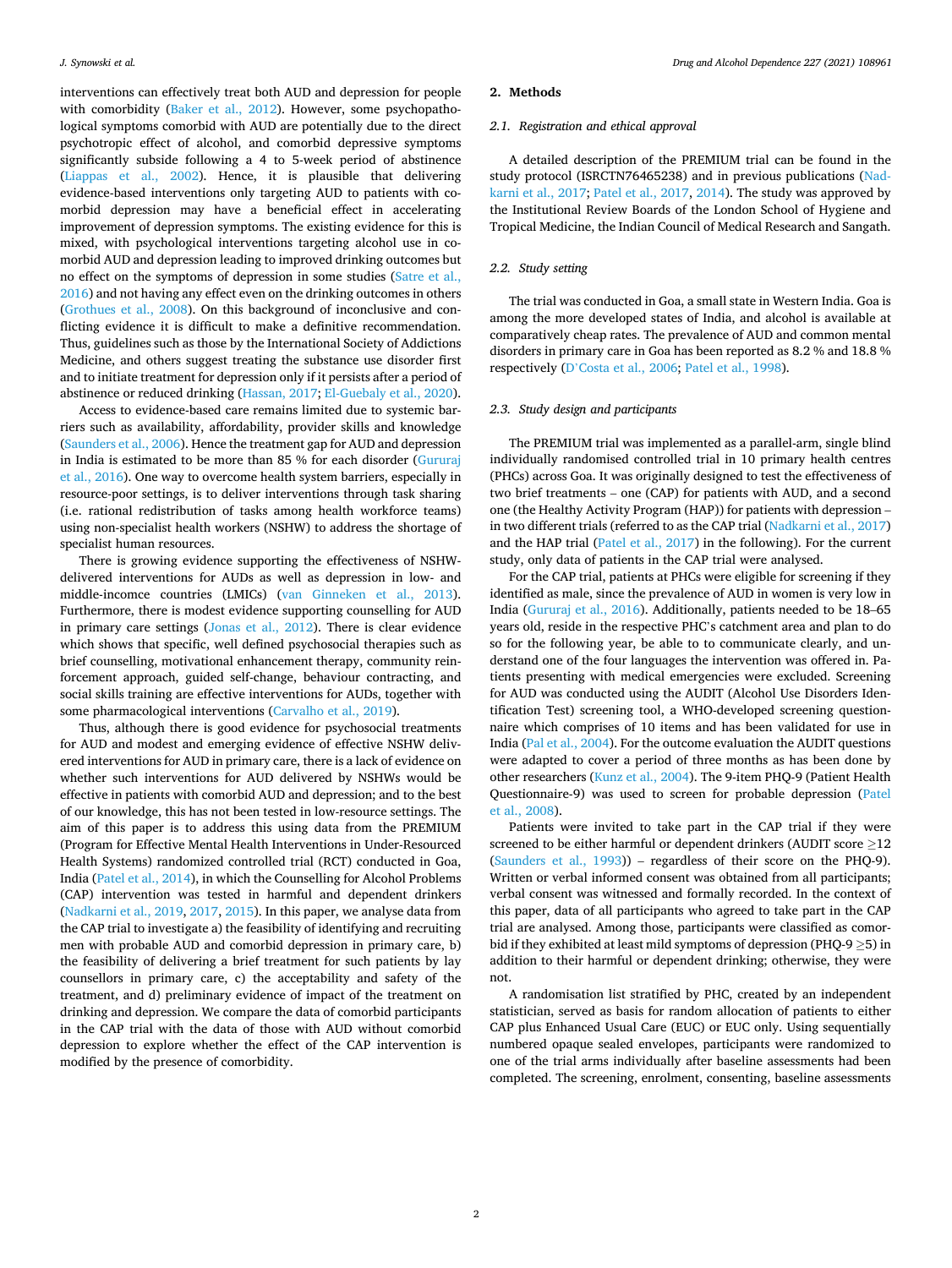*Drug and Alcohol Dependence 227 (2021) 108961*

and assignment of participants to trial arms based on the allocation sequence was done by trained and supervised field workers.

Participants were enrolled in the trial until the sample size specified in the PREMIUM study protocol ([Patel et al., 2014](#page-6-0)) was reached. This sample size was powered to test the effectiveness of the CAP intervention in probable harmful drinkers (AUDIT score of 12–19) as described in an earlier publication ([Nadkarni et al., 2017\)](#page-6-0). The trial was not powered to estimate the effectiveness of the intervention for comorbid patients.

Screening started on Oct 28, 2013 and was completed on July 29, 2015. Outcome assessment took place both at 3- and 12-months postrandomisation with the last assessment taking place on Aug 30, 2016. The outcome assessors and lead investigators were blinded to the allocation status.

#### *2.4. Intervention*

Enhanced usual care (EUC) included provision of the WHO Mental Health GAP Action Programme (mhGAP) guidelines for management of AUD to the physician which also included recommendations on management of alcohol dependence in primary care and referral to specialist care as needed. In addition, the AUDIT screening results were provided to individual patients. Participants allocated to CAP received both CAP and EUC. CAP is a manualised psychological treatment informed by motivational interviewing and is delivered over a maximum of four sessions, though the optimal number is two. Sessions took place at weekly to fortnightly intervals and lasted 30− 45 min. CAP consists of three phases: detailed assessment followed by personalised feedback in the initial phase; cognitive and behavioural skills and techniques, consisting of drink refusal skills, handling of peer pressure, problem-solving skills, and handling of difficult emotions in the middle phase; and learning how to manage potential or actual relapses in the ending phase. Additionally, those with alcohol dependence were given detailed information about and offered referral to local de-addiction centres where they could access services for medically assisted detoxification.

The CAP intervention was provided by 11 trained lay health workers (LHWs) with no previous background in mental health. All LHWs had at least completed high school education and were fluent in the vernacular languages used by study participants. Throughout the course of the trial, they underwent weekly supervision to ensure optimal delivery of the CAP treatment. A more detailed report of counsellor selection as well as training and supervision can be found in previous publications ([Singla](#page-7-0)  [et al., 2014](#page-7-0)). A detailed description of the intervention and training material can be viewed online ([https://nextgenu.org/course/view.php?](https://nextgenu.org/course/view.php?id=229)  id=[229](https://nextgenu.org/course/view.php?id=229) and [https://www.sangath.in/wp-content/uploads/2018/03/Co](https://www.sangath.in/wp-content/uploads/2018/03/Counselling-for-Alcohol-Problems_Manual.pdf)  [unselling-for-Alcohol-Problems\\_Manual.pdf](https://www.sangath.in/wp-content/uploads/2018/03/Counselling-for-Alcohol-Problems_Manual.pdf)).

#### *2.5. Measures*

#### *2.5.1. Baseline measures*

At baseline, basic sociodemographic parameters along with AUDIT and PHQ-9 scores were assessed. Additionally, readiness to change was measured using a five-point Likert scale (ranging from 1=" not useful at all" to 5="very useful" and  $1$ ="not at all" to 5="already trying to change", respectively).

#### *2.5.2. Acceptability and feasibility indicators*

Over the course of the intervention, data were collected on acceptability and safety. These included the number of completed counselling sessions, session duration, homework completion, involvement of Significant Other (SO) in sessions and Serious Adverse Events (SAEs). A SAE was defined as either death due to any cause, unplanned hospitalization or suicidal behaviour. A patient was classified as a planned discharge if any of treatment completion was decided in consensus with the counsellor, drinking goals were achieved, or all four counselling sessions were completed.

#### *2.5.3. Clinical outcomes*

A full overview of outcomes assessed in the PREMIUM trial can be found in the study protocol ([Patel et al., 2014](#page-6-0)). The following outcomes were assessed 3 and 12 months after randomisation: Remission from depression (defined as PHQ-9 score *<* 5), AUD remission (defined as AUDIT score *<* 8) and abstinence. Abstinence was determined through the Time Line Follow Back (TLFB) tool, which has been shown to reduce bias in retrospectively assessing alcohol consumption over a specified timeframe ([Sobell and Sobell, 1992\)](#page-7-0). Abstinence was defined as not having consumed any alcohol over the 14 days prior to assessment.

#### *2.6. Statistical analysis*

We calculated frequencies and proportions for categorical variables and means and standard deviations for continuous variables at baseline.

For the analysis of process indicators, we employed descriptive statistics to present treatment acceptability and feasibility measures for comorbid and non-comorbid trial participants respectively. To test for differences between these two groups with regard to the process indicators, we conducted multivariable regression analyses adjusting for PHCs as a fixed effect.

Analysis of outcome data was conducted on an intention-to-treat basis with multiple imputation for missing outcome data using classification and regression trees. This was done because we assumed missing data to be missing not completely at random. We then used multivariable logistic regression to calculate adjusted Odds Ratios (aORs). In all regression models, we adjusted for PHCs as a fixed effect to allow for between-clinic clustering. For regression analyses using data of comorbid participants only, we additionally adjusted for education and marital status, which appeared imbalanced between the trial arms at baseline. We used likelihood ratio tests to assess statistical significance. All analysis was done using RStudio version 3.6.0.

#### **3. Results**

#### *3.1. Recruitment and screening process [Figure 1](#page-3-0)*

For the original PREMIUM trial, 73,887 patients were assessed for eligibility at ten PHCs, of whom 14,773 (20.0 %) were eligible and were screened for AUD and depression. Of these, 885 (6.0 %) participants screened positive for AUD (AUD≥12) overall, and 421 (2.8 %) also had at least mild symptoms of comorbid depression. 512 patients (57.9 %) agreed to take part in the CAP trial, with 257 (50.2 %) randomized to  $CAP + EUC$  and 255 (49.8 %) randomized to EUC only. Of the 512 CAP trial participants, 271 (52.9 %) were classified as comorbid with depression. Of these, 136 (50.2 %) were in the CAP + EUC trial arm, and 135 (49.8 %) were in the EUC-only arm. Of the 231 trial participants with AUD only, 121 (50.2 %) were in the CAP + EUC arm and 120 (49.8 %) were in the EUC-only arm.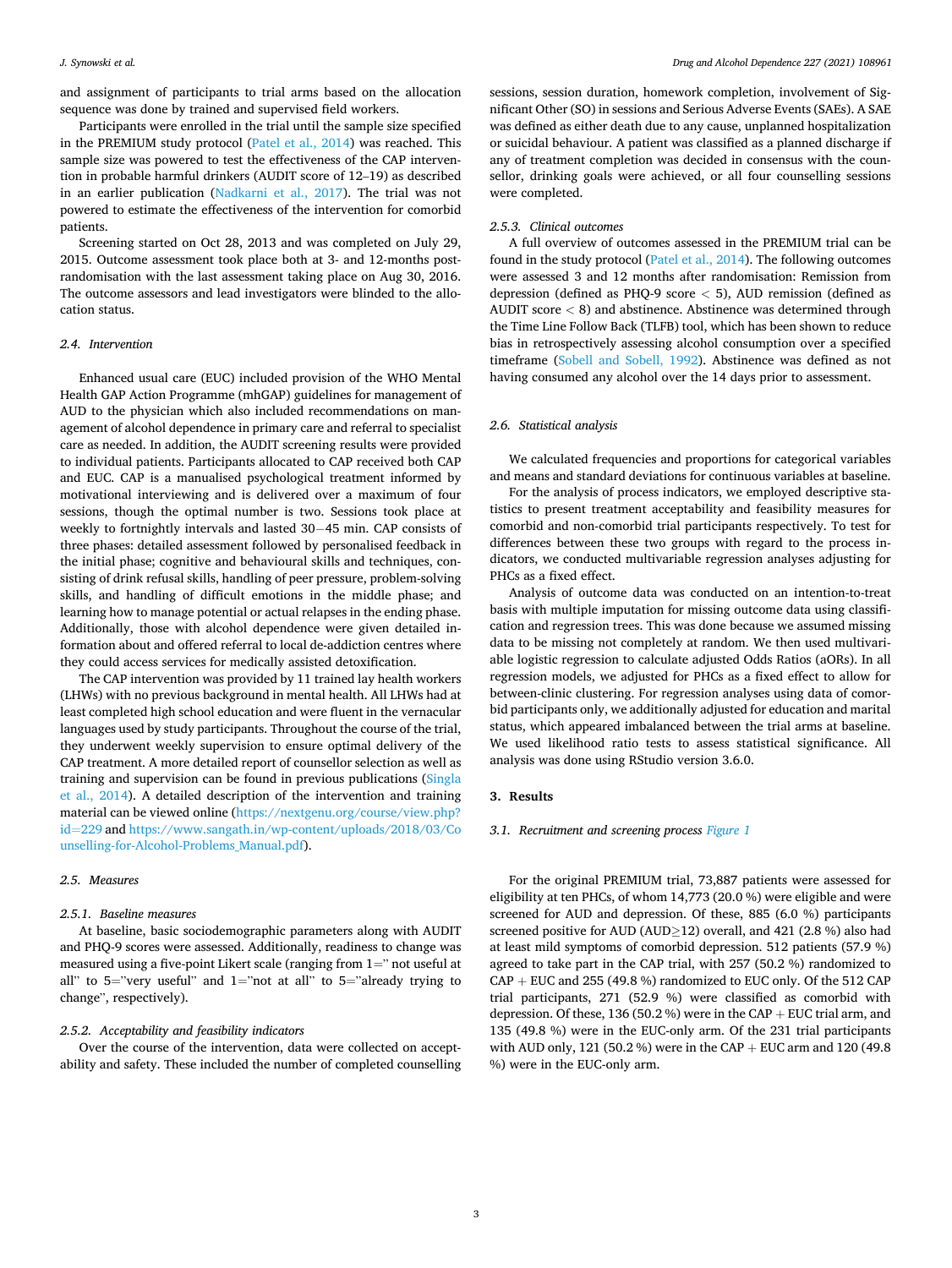<span id="page-3-0"></span>

**Fig. 1.** Flowchart of the Counselling for Alcohol Problems trial.

## **Table 1**

|       | Baseline characteristics of comorbid participants and participants with AUD |  |  |  |  |
|-------|-----------------------------------------------------------------------------|--|--|--|--|
| only. |                                                                             |  |  |  |  |

|                                                           | Comorbid $(n = 271)$       |                         | AUD only $(n = 241)$       |                         |  |  |  |  |
|-----------------------------------------------------------|----------------------------|-------------------------|----------------------------|-------------------------|--|--|--|--|
| Measure                                                   | $CAP + EUC$<br>$(n = 136)$ | EUC only<br>$(n = 135)$ | $CAP + EUC$<br>$(n = 121)$ | EUC only<br>$(n = 120)$ |  |  |  |  |
| Mean Age in years (SD)                                    | 41.84                      | 40.54                   | 43.31                      | 41.97                   |  |  |  |  |
|                                                           | (11.8)                     | (10.2)                  | (11.5)                     | (11.5)                  |  |  |  |  |
| Marital status $(n, %)$                                   |                            |                         |                            |                         |  |  |  |  |
| Married                                                   | 101 (74.3)                 | 112 (83.0)              | 97 (80.2)                  | 96 (80.0)               |  |  |  |  |
| Occupation (n, %)                                         |                            |                         |                            |                         |  |  |  |  |
| Unemployed                                                | 23 (16.9)                  | 20 (14.8)               | 14 (11.6)                  | 18 (15.0)               |  |  |  |  |
| Education $(n, %)$                                        |                            |                         |                            |                         |  |  |  |  |
| Completed secondary<br>education or higher                | 41 (30.1)                  | 30(22.2)                | 34 (28.1)                  | 38 (31.7)               |  |  |  |  |
| Patient's expectation of usefulness of counselling (n, %) |                            |                         |                            |                         |  |  |  |  |
| A little/somewhat                                         | 23 (16.9)                  | 29(21.5)                | 24 (19.8)                  | 25(20.8)                |  |  |  |  |
| useful                                                    |                            |                         |                            |                         |  |  |  |  |
| Moderately useful to<br>very useful                       | 113 (83.1)                 | 106 (78.5)              | 97 (80.2)                  | 95 (79.2)               |  |  |  |  |
| Mean AUDIT score (SD)                                     | 18.60(5.3)                 | 18.89(5.4)              | 15.61 (3.6)                | 15.96 (4.2)             |  |  |  |  |
| Mean PHQ-9 score (SD)                                     | 9.92(4.5)                  | 10.42(4.4)              | 1.82(1.4)                  | 1.77(1.44)              |  |  |  |  |
| Readiness to change $(n, %)$                              |                            |                         |                            |                         |  |  |  |  |
| Not at all/ little/<br>somewhat trying                    | 22 (15.6)                  | 13 (10.3)               | 23(18.3)                   | 24 (20.7)               |  |  |  |  |
| Ready to already<br>trying                                | 114 (84.4)                 | 122 (89.7)              | 98 (81.7)                  | 96 (79.3)               |  |  |  |  |

*Notes.* AUDIT = Alcohol Use Disorder Identification Test, PHQ-9 = Patient Health Questionnaire-9.

#### *3.2. Baseline measures*

A summary of baseline measures for participants enrolled in the CAP trial is presented in Table 1.

### **Table 2**

Comparison between acceptability and feasibility indicators between comorbid patients and patients with AUD only.

| Measure                                         | Comorbid (n<br>$= 136$ | AUD only<br>$(n = 121)$ | <b>Effect measure</b><br>(95 % CI)   | p    |
|-------------------------------------------------|------------------------|-------------------------|--------------------------------------|------|
| Mean number of<br>sessions (SD)                 | 2.36 (1.2)             | 2.32(1.1)               | $0.05^{\circ}$ (-0.24 -<br>0.34)     | 0.72 |
| Mean duration of<br>sessions in minutes<br>(SD) | 44.48 (9.5)            | 41.97 (9.6)             | $1.77^{\circ}$ (-0.64 –<br>4.18)     | 0.15 |
| Homework<br>completion <sup>a</sup> $(\%)$      | $73(76.5)^a$           | 68 $(80.0)^a$           | 0.88 <sup>d</sup><br>$(0.40 - 1.92)$ | 0.75 |
| Planned discharge (n,<br>%                      | 86 (63.2)              | 85 (70.2)               | 0.72 <sup>d</sup><br>$(0.41 - 1.24)$ | 0.24 |
| SO involvement <sup>b</sup> $(n, %)$            |                        |                         |                                      |      |
| Session 2                                       | 17 $(18.5)^{b}$        | $13(15.3)^{b}$          | $1.78^{d}$<br>$(0.75 - 4.41)$        | 0.20 |
| Session 3                                       | $8(12.5)^{b}$          | 4 $(7.7)^{b}$           | 2.09 <sup>d</sup><br>$(0.57 - 9.14)$ | 0.29 |
| Session 4                                       | 0(0)                   | 0(0)                    | NA                                   | NA   |

Notes:  $SO =$  Significant Other,  $a =$  among those assigned homework,  $b =$  among those attending the respective session,  $c =$  adjusted mean difference,  $d =$ adjusted odds ratio. All regression analyses controlling for PHC as fixed effect.

Within the group of comorbid patients, those randomized to CAP + EUC were less likely to be married and more likely to have completed at least secondary education, while other parameters were found to be comparable between the two groups. Within the group of participants with AUD only, all measured parameters were evenly distributed (Table 1). Comparing all comorbid patients to the group of all patients with AUD only, mean AUDIT score was higher in the comorbid group compared to those with only AUD (18.75,  $SD = 5.3$  versus 15.78,  $SD =$ 3.9, p *<* 0.001), and a greater readiness to change was observed (87.1 %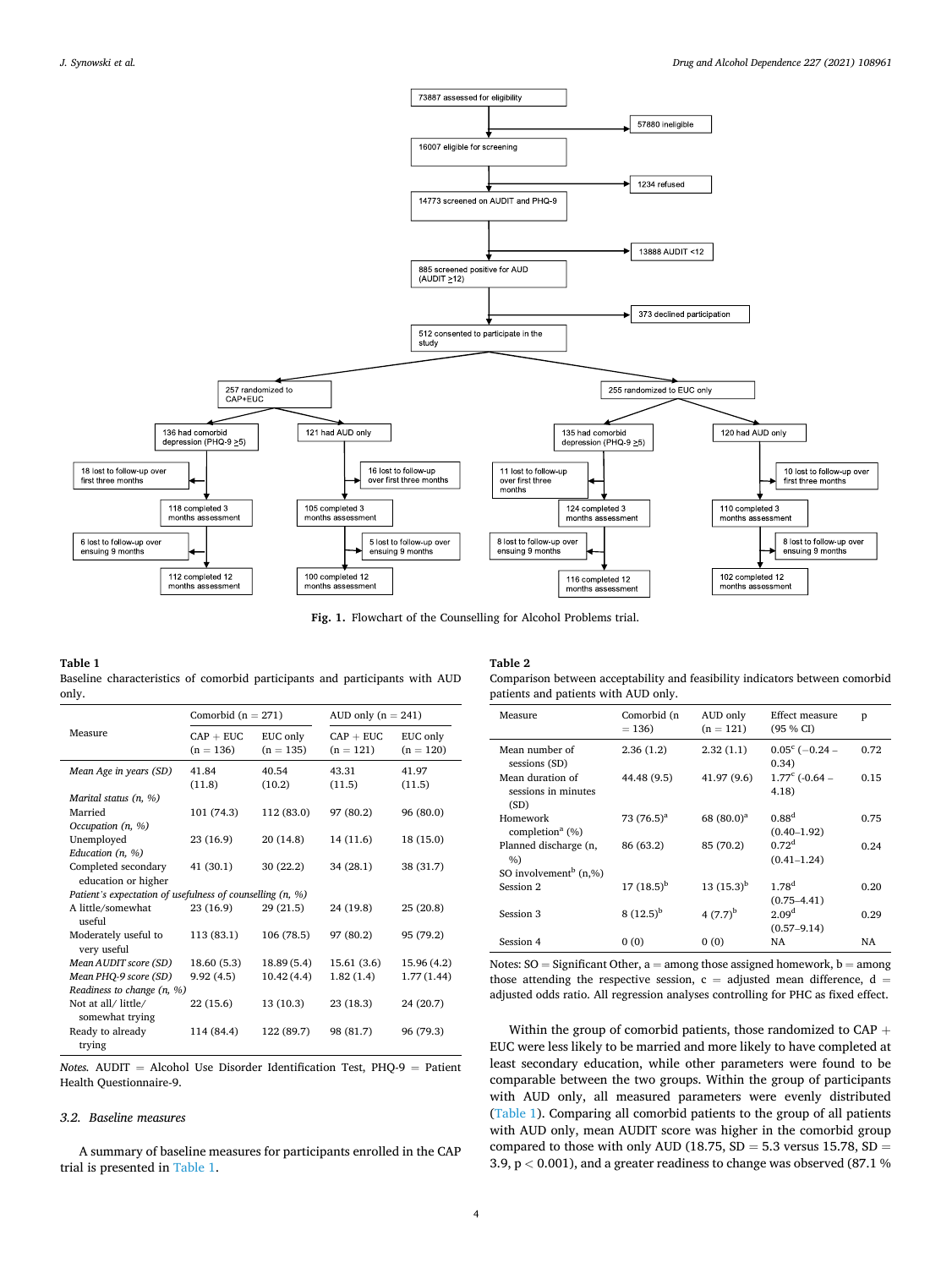of comorbid patients ready or already trying to change versus 80.4 % of non-comorbid patients,  $p = 0.06$ ).

#### *3.3. Acceptability, feasibility and safety*

Within the group of comorbid patients, 128 (94.1 %) completed the first session of CAP, 96 (70.6 %) completed the second session, 65 (47.8 %) the third session and 28 (20.6 %) the fourth session, respectively. These proportions are comparable to those in the group with AUD only (93.4 %; 72.7 %; 46.3 %; 17.4 % respectively).

Key indicators describing the acceptability and feasibility of the CAP treatment for both comorbid and non-comorbid patients are displayed in the following ([Table 2](#page-3-0)).

Comparing values for the comorbid cohort to those obtained for the group with AUD only suggests no evidence of differential acceptability and feasibility [\(Table 2\)](#page-3-0).

Analysis of safety indicators showed that in the group of comorbid patients, the number of patients with at least one SAE was higher ( $n =$ 41, 15.1 % vs.  $n = 23$ , 9.5 %, aOR = 3.66, 95 % CI 1.38–11.56,  $p = 0.01$ ). Among comorbid patients, those who received  $CAP + EUC$  treatment had a similar number of patients with at least one SAE as the group which received only EUC ( $n = 22, 16.2$  % vs.  $n = 19, 14.0$  %, aOR = 0.84, 95 % CI 0.43–1.64,  $p = 0.62$ ).

#### *3.4. Preliminary analysis of effectiveness*

Follow-up rates were high at both 3 months and 12 months. Of the comorbid patients, 242 (89.3 %) completed a 3 month outcome assessment and 228 (84.8 %) completed the 12 month assessment. The proportions were similar in the AUD-only participants (89.2 % and 84.8 % respectively). Of the baseline measures, only age proved a significant predictor of drop-out: patients below 40 years were less likely to drop out after 3 months and 12 months respectively ( $OR = 0.41$ , 95 % CI 0.23–0.73; OR = 0.53, 95 % CI 0.32–0.85).

Among the comorbid participants, there was no evidence of a difference between the two arms for the two AUD-related outcomes at any time point, though the proportion of participants with AUD remission and of non-drinkers was consistently higher among those who received  $CAP + EUC$  vs EUC-only (Table 3). There was no evidence of an intervention effect on remission from depression.

Among patients with AUD only, there was strong evidence of an intervention effect on AUD remission and non-drinking at both 3 months

and 12 months (Table 3). Additionally, there was strong evidence suggesting that the effect of CAP on abstinence at 3 months follow-up was modified by the presence of comorbidity (aOR of interaction term 3.23, 95 % CI 1.34–7.79, p *<* 0.01), whereas for all other outcomes, this was not the case.

#### **4. Discussion**

Our results suggest that identifying patients with comorbid AUD and depression in a primary care setting is feasible, and that the acceptability and safety of the CAP treatment among these patients is generally satisfactory and comparable to a group of patients with AUD without symptoms of comorbid depression. Exploratory findings from the group of comorbid patients suggest that although delivering CAP does not seem to result in more frequent remission from depression compared to EUC only, it may have a positive effect on AUD-related outcomes. Among participants with AUD only, there was strong evidence for a positive effect of CAP on both remission from AUD and abstinence.

This study makes an important contribution to the existing literature since, to the best of our knowledge, it is the first to test such a treatment for patients with comorbid depression and AUD in a LMIC-setting. Our findings add to the evidence supporting the feasibility of a task-sharing approach in countries where insufficient resources hamper the provision of essential treatment for mental disorders ([Chibanda et al., 2015](#page-6-0); [Nadkarni et al., 2017; Patel et al., 2017\)](#page-6-0). In this study, even in the case of comorbid patients with potentially complex clinical pictures, NSHWs were able to deliver a brief treatment safely while overall maintaining satisfying engagement comparable to non-comorbid participants in the trial. In particular, drop-out was low in this study, which may be partly explained by direct recruitment of participants at PHCs and the delivery of CAP by NSHWs in vernacular languages.

Among the comorbid patients, the proportion classified as abstinent or remitted from AUD was found to be higher in the group of patients who received CAP + EUC compared to only EUC at both 3 months and 12 months follow-up. This trial was not powered to demonstrate the effectiveness of CAP in a comorbid sample, but provides an indication of a positive effect of CAP + EUC in comorbid patients to be investigated in future studies. The effectiveness of CAP appears higher among patients with AUD only, for both AUD-related outcomes, and at both 3 and 12 months follow-up; however, strong evidence for a modification of the effect of CAP by the presence of comorbidity was only found for abstinence at 3 months follow-up.

#### **Table 3**

```
Outcome data for comorbid and non-comorbid CAP participants per trial arm at 3 and 12 months follow-up.
```

|                                        | Comorbid                 |                    |                         |      | AUD only                 |                    |                         |           |
|----------------------------------------|--------------------------|--------------------|-------------------------|------|--------------------------|--------------------|-------------------------|-----------|
| Outcome at 3 months follow-up          | $CAP + EUC (n =$<br>118) | EUC $(n =$<br>124) | aOR (95 % CI)           | p    | $CAP + EUC (n =$<br>105) | EUC $(n =$<br>110) | aOR (95 % CI)           | p         |
| AUD remission (AUDIT $<$ 8) (n,%)      | 37 (31.4)                | 29(23.4)           | 1.51<br>$(0.84 - 2.74)$ | 0.17 | 38 (36.2)                | 24 (21.8)          | 1.84<br>$(1.00 - 3.41)$ | 0.05      |
| Non-drinker (n,%)                      | 47 (39.8)                | 38 (30.6)          | 1.48<br>$(0.86 - 2.55)$ | 0.16 | 42(40.0)                 | 12(10.9)           | 4.64<br>$(2.32 - 9.28)$ | ${<}0.01$ |
| PHQ-9 remission (PHQ-9 $<$ 5) (n,<br>% | 51(43.2)                 | 61(49.2)           | 0.74<br>$(0.43 - 1.27)$ | 0.28 | <b>NA</b>                | <b>NA</b>          | <b>NA</b>               | <b>NA</b> |
| Outcome at 12 months follow-up         | $CAP + EUC (n =$<br>112) | EUC $(n =$<br>115) | aOR (95 % CI)           | p    | $CAP + EUC (n = 99)$     | EUC $(n =$<br>102) | aOR (95 % CI)           | P         |
| AUD remission (AUDIT $<$ 8) (n,%)      | 48 (42.9)                | 30(26.1)           | 1.69<br>$(0.96 - 3.01)$ | 0.08 | 53 (53.5)                | 32 (31.4)          | 2.47<br>$(1.34 - 4.57)$ | ${<}0.01$ |
| Non-drinker (n,%)                      | 47(42.0)                 | 35(30.4)           | 1.39<br>$(0.76 - 2.50)$ | 0.28 | 42(42.4)                 | 24(23.5)           | 2.17<br>$(1.18 - 3.98)$ | 0.01      |
| PHQ-9 remission (PHQ-9 $<$ 5) (n,<br>% | 62(55.4)                 | 56 (48.7)          | 1.08<br>$(0.62 - 1.87)$ | 0.79 | <b>NA</b>                | <b>NA</b>          | <b>NA</b>               | NA        |

*Notes*. CAP = Counselling for Alcohol Problems, EUC = Enhanced Usual Care. AUDIT = Alcohol Use Disorder Identification Test, PHQ-9 = Patient Health Questionnaire-9, aOR = adjusted Odds Ratio. All aORs adjusted for Primary Healthcare Centre; aORs in comorbid group additionally adjusted for marital status and education. Missing outcome values for all variables were imputed via multiple imputation using classification and regression trees.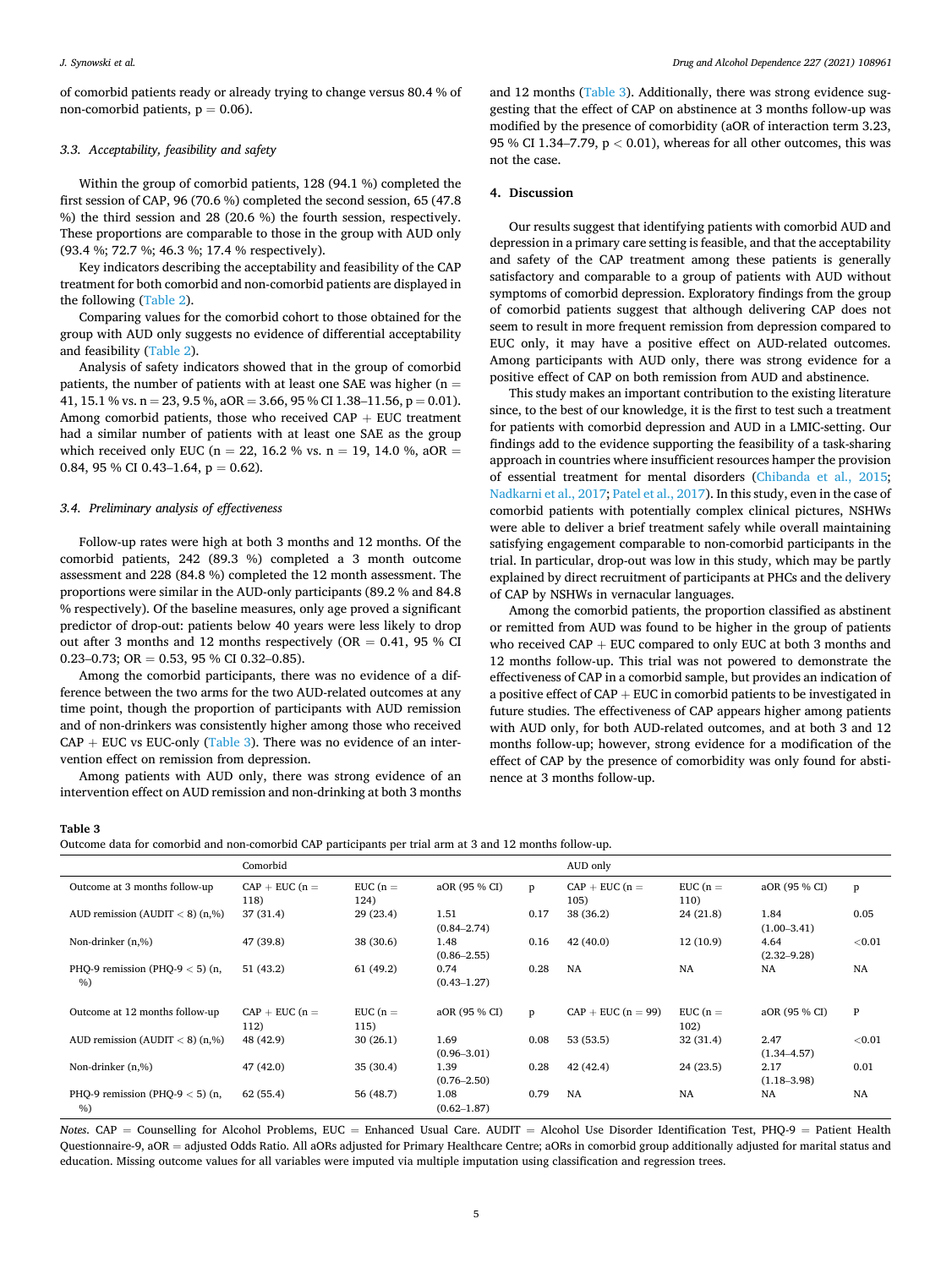Interestingly, this effect measure modification is mostly explained by a differential response to EUC only rather than to  $CAP + EUC$ . While among participants who received  $CAP + EUC$ , a similar proportion of patients was classified as abstinent in the comorbid and non-comorbid group at 3 months follow-up, a lower proportion of patients with AUD only (10.9 %) reported abstinence compared to comorbid patients (30.9 %) among those who received EUC only. One possible explanation for this observation is that comorbid patients were more aware that they had a health problem than patients with AUD only, resulting in a greater readiness to change. This has also been found in a previous investigation in a general practice high-income setting ([Grothues et al., 2005](#page-6-0)) and is partly supported by the data, which indicate that more comorbid patients were "already trying to change" their drinking habits at baseline compared to non-comorbid patients. This may have made them more motivated to accomplish abstinence prior to assessment, while other potentially harmful drinking patterns (as measured via the AUDIT) may nonetheless have remained partly unchanged.

We also conducted an additional exploratory analysis to investigate whether the effect of CAP in the group of comorbid patients is modified by the severity of depression, with results indicating that CAP may be effective in patients with mild comorbid depression, but may have no effect in patients with more severe depression (see appendix). This requires further testing in larger studies as well as an improved qualitative understanding as to why this may be the case, ultimately informing guidelines on which disorder should be treated first in patients with comorbid AUD and depression. Interestingly, the stratified analysis also reveals a pattern similar to the one mentioned above: patients with less severe (i.e. mild) symptoms of depression seem to have responded consistently worse to EUC than those with at least moderate depression. With no difference in baseline intention to change between the two groups, this is a curious observation. Given that more severe symptoms of depression likely reflect dysfunctional thought patterns reducing a patient's ability to improve their consumption habits ([Hasin et al.,](#page-6-0)  [2002\)](#page-6-0), one might expect more severe symptoms of depression to be associated with a worse response to EUC only. This observation may well be entirely due to chance; however, it may be worth investigating further in future investigations.

Looking at depression as the second outcome, study data suggest that the CAP intervention did not significantly improve depressive symptoms in comorbid participants compared to those who received EUC only. This finding is – once again – subject to the small sample size, but casts some doubt on the question of whether a treatment specifically tailored to addressing AUD may also be effective in the treatment of depression. Future research should consider developing and testing interventions which cater specifically to the needs of comorbid patients, thus addressing both disorders similarly and accounting for their possible interrelation.

Data from this RCT also give insight into the prevalence of comorbid AUD and depression in a primary care setting – a question mostly unexplored in India. The overall prevalence of comorbid AUD and depression was 2.8 % in this study population – however, this is sensitive to the PHQ-9 cut-off used to identify comorbid depression. In case of a higher cut-off (PHQ-9  $\geq$ 15) to identify at least moderately severe depression, this number goes down to 0.4 % - an estimate similar to community-level data from the NMHS ([Gururaj et al., 2016](#page-6-0)), which used a different assessment tool (the Mini International Neuropsychiatric Interview). From a practical standpoint, this makes recruitment of comorbid patients in the given setting challenging. Researchers working in this field should explore different settings such as de-addiction centres, where a higher prevalence of comorbidity can be expected (Vohra et al., [2003\)](#page-7-0). Furthermore, baseline data of this trial support the hypothesis of a co-occurrence of AUD and depression: Among those who screened positive for AUD, 47.6 % also screened positive for at least mild comorbid depression and 7.1 % for at least moderately severe depression. Compared to prevalence data for at least moderately severe depression in the same setting (2.7 % overall ([Patel et al., 2017\)](#page-6-0)) and India-wide in

the NMHS (2.37 % in men [\(Gururaj et al., 2016](#page-6-0))), this is substantially higher and can be considered further evidence that the two disorders co-occur also in a LMIC-setting. As already noted, we also find that suffering from both AUD and depression is associated with significantly higher AUDIT scores, which should be considered further evidence that the experience of comorbidity is qualitatively different from just the sum of two disorders.

This study has several important limitations: First, it was not powered to detect an intervention effect. Second, findings from this trial apply to men only, as women were not screened for AUD in the PRE-MIUM trial. However, given the very low prevalence of AUD in Indian women ([Gururaj et al., 2016](#page-6-0)), it seems unlikely that many have comorbid AUD and depression. Third, we relied on self-reported data for measuring alcohol consumption. Even though the AUDIT tool has been validated in the India context [\(Pal et al., 2004](#page-6-0)), we cannot rule out that alcohol intake has been reported differentially depending on treatment group. Fourth, we did not assess the presence of further comorbidities such as anxiety. If comorbid patients are more likely to suffer from e.g. anxiety, this may have impacted their response to CAP. Finally, we did not assess whether participants received additional treatment for either AUD or depression. However, given that most cases of depression and AUD remain unidentified and untreated in primary care in India ([Gururaj et al., 2016](#page-6-0)), this is unlikely to have had a strong effect.

#### **5. Conclusions**

In conclusion, this study may be considered an encouraging starting point for systematically developing NSHW-delivered psychological treatments for the underserved and vulnerable population of comorbid patients with AUD and depression in India. Even though data from this study only allow for tentative claims about and partly cast doubt on the effectiveness of the AUD-only focused treatment tested here, they show that it can be safely delivered in a population of comorbid patients in an LMIC primary care setting. Hence, with accumulating knowledge through larger trials in settings with higher prevalence of comorbidity and more specifically tailored interventions to meet the needs of comorbid patients, brief psychological treatments delivered by NSHWs could become an important cornerstone in addressing the treatment gap for patients with comorbid depression and AUD in India.

#### **Author declaration**

Authors wish to confirm that there are no known conflicts of interest associated with this publication and there has been no significant financial support for this work that could have influenced its outcome.

Authors confirm that the manuscript has been read and approved by all named authors and that here are no other persons who satisfied the criteria for authorship but are not listed.

Authors further confirm that the order of authors listed in the manuscript has been approved by all of them.

Authors confirm that they have given due consideration to the protection of intellectual property associated with this work and that there are no impediments to publication, including the timing of publication, with respect to intellectual property. In so doing they confirm that they have followed the regulations of their institutions concerning intellectual property.

Authors understand that the Corresponding Author is the sole contact for the Editorial process (including Editorial Manager and direct communications with the office). He is responsible for communicating with the other authors about progress, submissions of revisions and final approval of proofs. Authors confirm that they have provided a current, correct email address which is accessible by the Corresponding Author.

#### **Contributors**

JS and AN drafted the report; JS conducted the statistical analysis.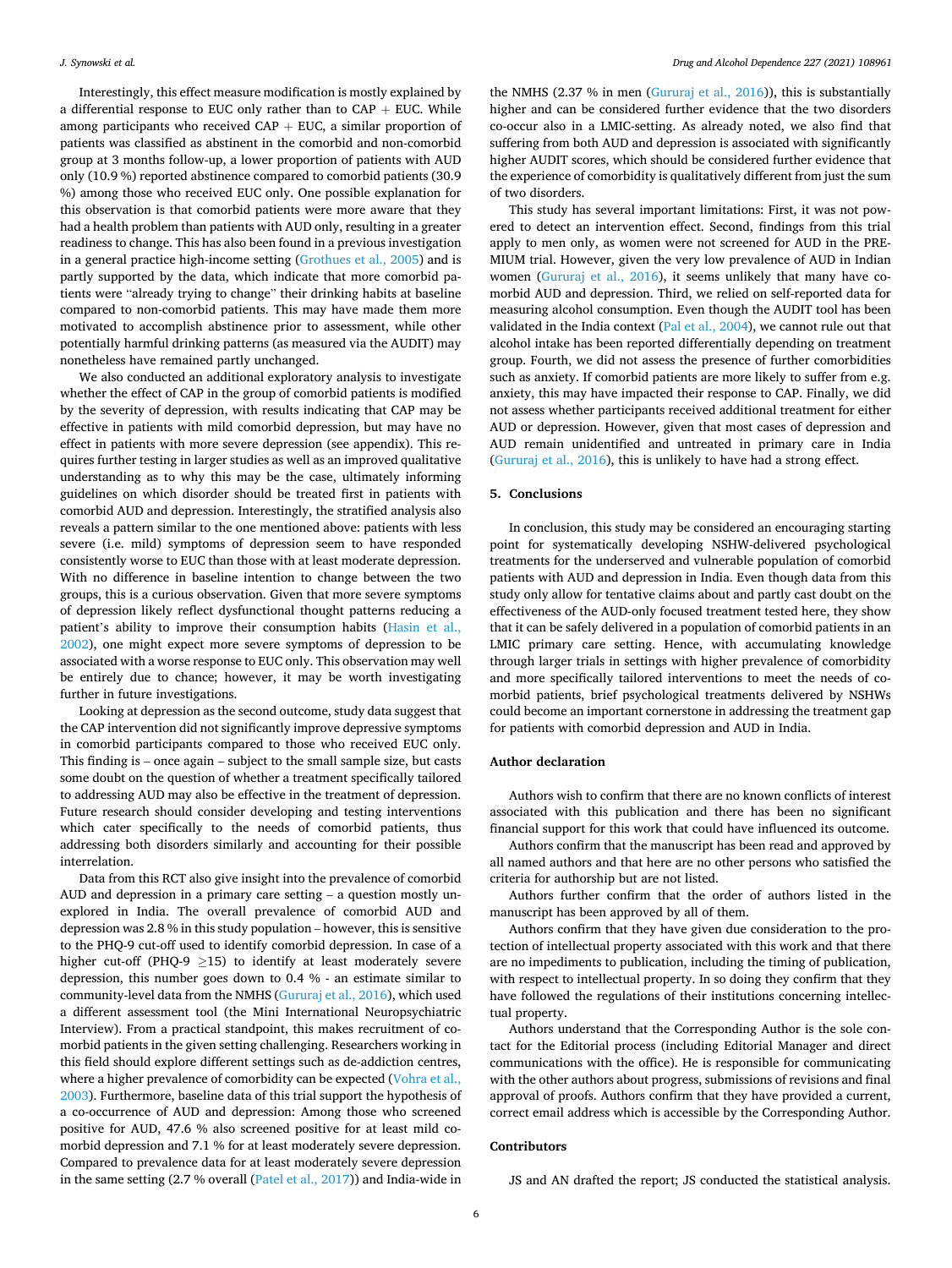<span id="page-6-0"></span>HAW provided feedback on the manuscript and the statistical analysis. RV and VP provided feedback on the manuscript. AN, HAW, RV and VP contributed to the design, implementation and evaluation of the original PREMIUM trial. All authors have approved the final article.

#### **Role of funding source**

The CAP trial was funded by a Wellcome Trust Senior Research Fellowship grant to Vikram Patel (091834).

#### **Data statement**

The data that support the findings of this study are available from the corresponding author, AN, upon reasonable request.

#### **Declaration of Competing Interest**

The authors report no declarations of interest.

#### **Acknowledgements**

We acknowledge the generous partnership and support from the Directorate of Health Services of the Government of Goa and would like to thank all participants in the trial.

#### **Appendix A. Supplementary data**

Supplementary material related to this article can be found, in the online version, at doi:[https://doi.org/10.1016/j.drugalcdep.2021.10](https://doi.org/10.1016/j.drugalcdep.2021.108961)  [8961.](https://doi.org/10.1016/j.drugalcdep.2021.108961)

#### **References**

- Baker, A.L., Thornton, L.K., Hiles, S., Hides, L., Lubman, D.I., 2012. Psychological interventions for alcohol misuse among people with co-occurring depression or anxiety disorders: a systematic review. J. Affect. Disord. 139, 217–229. [https://doi.](https://doi.org/10.1016/j.jad.2011.08.004)  [org/10.1016/j.jad.2011.08.004](https://doi.org/10.1016/j.jad.2011.08.004).
- Boden, J.M., Fergusson, D.M., 2011. Alcohol and depression: alcohol and depression. Addiction 106, 906–914. [https://doi.org/10.1111/j.1360-0443.2010.03351.x.](https://doi.org/10.1111/j.1360-0443.2010.03351.x)
- Carton, L., Pignon, B., Baguet, A., Benradia, I., Roelandt, J.-L., Vaiva, G., Thomas, P., Amad, A., De Timary, P., Naassila, M., Geoffroy, P.A., Rolland, B., 2018. Influence of comorbid alcohol use disorders on the clinical patterns of major depressive disorder: a general population-based study. Drug Alcohol Depend. 187, 40–47. [https://doi.](https://doi.org/10.1016/j.drugalcdep.2018.02.009) [org/10.1016/j.drugalcdep.2018.02.009](https://doi.org/10.1016/j.drugalcdep.2018.02.009).
- Carvalho, A.F., Heilig, M., Perez, A., Probst, C., Rehm, J., 2019. Alcohol use disorders. Lancet 394, 781–792. [https://doi.org/10.1016/S0140-6736\(19\)31775-1.](https://doi.org/10.1016/S0140-6736(19)31775-1)
- Chibanda, D., Bowers, T., Verhey, R., Rusakaniko, S., Abas, M., Weiss, H.A., Araya, R., 2015. The Friendship Bench programme: a cluster randomised controlled trial of a brief psychological intervention for common mental disorders delivered by lay health workers in Zimbabwe. Int. J. Ment. Health Syst. 9, 1-7. https://doi.org/ [10.1186/s13033-015-0013-y](https://doi.org/10.1186/s13033-015-0013-y).
- Chisholm, D., Diehr, P., Knapp, M., Patrick, D., Treglia, M., Simon, G., 2003. Depression status, medical comorbidity and resource costs: evidence from an international study of major depression in primary care (LIDO). Br. J. Psychiatry 183, 121–131. [https://](https://doi.org/10.1192/bjp.183.2.121)  [doi.org/10.1192/bjp.183.2.121.](https://doi.org/10.1192/bjp.183.2.121)
- Crum, R.M., Green, K.M., Storr, C.L., Chan, Y.-F., Ialongo, N., Stuart, E.A., Anthony, J.C., 2008. Depressed mood in childhood and subsequent alcohol use through adolescence and young adulthood. Arch. Gen. Psychiatry 65, 702–712. [https://doi.](https://doi.org/10.1001/archpsyc.65.6.702)  [org/10.1001/archpsyc.65.6.702](https://doi.org/10.1001/archpsyc.65.6.702).
- D'Costa, G., Nazareth, I., Naik, D., Vaidya, R., Levy, G., Patel, V., King, M., 2006. Harmful alcohol use in Goa, India, and its associations with violence: a study in primary care. Alcohol 42, 131–137. [https://doi.org/10.1093/alcalc/agl103.](https://doi.org/10.1093/alcalc/agl103) El-Guebaly, N., Carrà, [G., Galanter, M., Baldacchino, A.M. \(Eds.\), 2020. Textbook of](http://refhub.elsevier.com/S0376-8716(21)00456-7/sbref0045) [Addiction Treatment: International Perspectives. Springer Nature.](http://refhub.elsevier.com/S0376-8716(21)00456-7/sbref0045)
- Fergusson, D.M., Boden, J.M., Horwood, L.J., 2009. Tests of causal links between alcohol abuse or dependence and major depression. Arch. Gen. Psychiatry 66, 260–266. [https://doi.org/10.1001/archgenpsychiatry.2008.543.](https://doi.org/10.1001/archgenpsychiatry.2008.543)
- Grothues, J., Bischof, G., Reinhardt, S., Hapke, U., Meyer, C., John, U., Rumpf, H.-J., 2005. Intention to change drinking behaviour in general practice patients with problematic drinking and comorbid depression or anxiety. Alcohol 40, 394–400. [https://doi.org/10.1093/alcalc/agh182.](https://doi.org/10.1093/alcalc/agh182)

Grothues, J.M., Bischof, G., Reinhardt, S., Meyer, C., John, U., Rumpf, H.-J., 2008. Effectiveness of brief alcohol interventions for general practice patients with problematic drinking behavior and comorbid anxiety or depressive disorders. Drug Alcohol Depend. 94, 214–220.<https://doi.org/10.1016/j.drugalcdep.2007.11.015>.

- [Gururaj, G., Varghese, M., Benegal, V., Rao, G.N., Pathak, K., Singh, L.K., Mehta, R.Y.,](http://refhub.elsevier.com/S0376-8716(21)00456-7/sbref0065)  [Ram, D., Misra, R., 2016. National Mental Health Survey of India, 2015](http://refhub.elsevier.com/S0376-8716(21)00456-7/sbref0065)–2016: [Prevalence, Patterns and Outcomes \(NIMHANS Publication No. 129\). National](http://refhub.elsevier.com/S0376-8716(21)00456-7/sbref0065) [Institute of Mental Health and Neuro Sciences, Bengaluru.](http://refhub.elsevier.com/S0376-8716(21)00456-7/sbref0065)
- Hasin, D., Liu, X., Nunes, E., McCloud, S., Samet, S., Endicott, J., 2002. Effects of major depression on remission and relapse of substance dependence. Arch. Gen. Psychiatry 59, 375–380. [https://doi.org/10.1001/archpsyc.59.4.375.](https://doi.org/10.1001/archpsyc.59.4.375)
- Hassan, A.N., 2017. Patients with alcohol use disorder co-occurring with depression and anxiety symptoms: diagnostic and treatment initiation recommendations. J. Clin. Psychiatr. 79, 17ac11999 [https://doi.org/10.4088/JCP.17ac11999.](https://doi.org/10.4088/JCP.17ac11999)
- Jonas, D.E., Garbutt, J.C., Amick, H.R., Brown, J.M., Brownley, K.A., Council, C.L., Viera, A.J., Wilkins, T.M., Schwartz, C.J., Richmond, E.M., Yeatts, J., Evans, T.S., Wood, S.D., Harris, R.P., 2012. Behavioral counseling after screening for alcohol misuse in primary care: a systematic review and meta-analysis for the U.S. preventive services task force. Ann. Intern. Med. 157, 645–654. https://doi.org/ [10.7326/0003-4819-157-9-201211060-00544.](https://doi.org/10.7326/0003-4819-157-9-201211060-00544)
- Kunz, M.F., French, M.T., Bazargan-Hejazi, S., 2004. Cost-effectiveness analysis of a brief intervention delivered to problem drinkers presenting at an inner-city hospital emergency department. J. Stud. Alcohol 65, 363-370. https://doi.org/10.15288 [jsa.2004.65.363.](https://doi.org/10.15288/jsa.2004.65.363)
- Liappas, J., Paparrigopoulos, T., Tzavellas, E., Christodoulou, G., 2002. Impact of alcohol detoxification on anxiety and depressive symptoms. Drug Alcohol Depend. 68, 215–220. https://doi.org/10.1016/S0376-8716(02)0019
- Nadkarni, A., Velleman, R., Dabholkar, H., Shinde, S., Bhat, B., McCambridge, J., Murthy, P., Wilson, T., Weobong, B., Patel, V., 2015. The systematic development and pilot randomized evaluation of counselling for alcohol problems, a lay counselor-delivered psychological treatment for harmful drinking in primary care in India: the PREMIUM study. Alcohol. Clin. Exp. Res. 39, 522–531. [https://doi.org/](https://doi.org/10.1111/acer.12653)  10.1111/acer.1265
- Nadkarni, A., Weobong, B., Weiss, H.A., McCambridge, J., Bhat, B., Katti, B., Murthy, P., King, M., McDaid, D., Park, A.-L., Wilson, G.T., Kirkwood, B., Fairburn, C.G., Velleman, R., Patel, V., 2017. Counselling for Alcohol Problems (CAP), a lay counsellor-delivered brief psychological treatment for harmful drinking in men, in primary care in India: a randomised controlled trial. The Lancet 389, 186–195. doi.org/10.1016/S0140-6736(16)31590-2.
- Nadkarni, A., Weiss, H.A., Velleman, R., McCambridge, J., McDaid, D., Park, A., Murthy, P., Weobong, B., Bhat, B., Patel, V., 2019. Feasibility, acceptability and costeffectiveness of a brief, lay counsellor-delivered psychological treatment for men with alcohol dependence in primary care: an exploratory randomized controlled trial. Addiction 114, 1192–1203.<https://doi.org/10.1111/add.14630>.
- Pal, H.R., Jena, R., Yadav, D., 2004. Validation of the Alcohol Use Disorders Identification Test (AUDIT) in urban community outreach and de-addiction center samples in north India. J. Stud. Alcohol 65, 794–800. https://doi.org/10.15288 [jsa.2004.65.794.](https://doi.org/10.15288/jsa.2004.65.794)
- Patel, V., Pereira, J., Countinho, L., Fernandes, R., Fernandes, J., Mann, A., 1998. Poverty, psychological disorder and disability in primary care attenders in Goa, India. Br. J. Psychiatry 172, 533–536. <https://doi.org/10.1192/bjp.172.6.533>.
- Patel, V., Araya, R., Chowdhary, N., King, M., Kirkwood, B., Nayak, S., Simon, G., Weiss, H.A., 2008. Detecting common mental disorders in primary care in India: a comparison of five screening questionnaires. Psychol. Med. 38, 221–228. [https://](https://doi.org/10.1017/S0033291707002334) [doi.org/10.1017/S0033291707002334.](https://doi.org/10.1017/S0033291707002334)
- Patel, V., Weobong, B., Nadkarni, A., Weiss, H.A., Anand, A., Naik, S., Bhat, B., Pereira, J., Araya, R., Dimidjian, S., Hollon, S.D., King, M., McCambridge, J., McDaid, D., Murthy, P., Velleman, R., Fairburn, C.G., Kirkwood, B., 2014. The effectiveness and cost-effectiveness of lay counsellor-delivered psychological treatments for harmful and dependent drinking and moderate to severe depression in primary care in India: PREMIUM study protocol for randomized controlled trials. Trials 15, 1–14. <https://doi.org/10.1186/1745-6215-15-101>.
- Patel, V., Chisholm, D., Parikh, R., Charlson, F.J., Degenhardt, L., Dua, T., Ferrari, A.J., Hyman, S., Laxminarayan, R., Levin, C., Lund, C., Medina Mora, M.E., Petersen, I., Scott, J., Shidhaye, R., Vijayakumar, L., Thornicroft, G., Whiteford, H., 2016. Addressing the burden of mental, neurological, and substance use disorders: key messages from Disease Control Priorities, 3rd edition. The Lancet 387, 1672–1685. [https://doi.org/10.1016/S0140-6736\(15\)00390-6.](https://doi.org/10.1016/S0140-6736(15)00390-6)
- Patel, V., Weobong, B., Weiss, H.A., Anand, A., Bhat, B., Katti, B., Dimidjian, S., Araya, R., Hollon, S.D., King, M., Vijayakumar, L., Park, A.-L., McDaid, D., Wilson, T., Velleman, R., Kirkwood, B.R., Fairburn, C.G., 2017. The Healthy Activity Program (HAP), a lay counsellor-delivered brief psychological treatment for severe depression, in primary care in India: a randomised controlled trial. The Lancet 389, 176–185. [https://doi.org/10.1016/S0140-6736\(16\)31589-6.](https://doi.org/10.1016/S0140-6736(16)31589-6)
- Rehm, J., Mathers, C., Popova, S., Thavorncharoensap, M., Teerawattananon, Y., Patra, J., 2009. Global burden of disease and injury and economic cost attributable to alcohol use and alcohol-use disorders. The Lancet 373, 2223–2233. [https://doi.](https://doi.org/10.1016/S0140-6736(09)60746-7)  [org/10.1016/S0140-6736\(09\)60746-7](https://doi.org/10.1016/S0140-6736(09)60746-7).
- Saatcioglu, O., Yapici, A., Cakmak, D., 2008. Quality of life, depression and anxiety in alcohol dependence. Drug Alcohol Rev. 27, 83–90. [https://doi.org/10.1080/](https://doi.org/10.1080/09595230701711140) [09595230701711140.](https://doi.org/10.1080/09595230701711140)
- Satre, D.D., Leibowitz, A., Sterling, S.A., Lu, Y., Travis, A., Weisner, C., 2016. A randomized clinical trial of Motivational Interviewing to reduce alcohol and drug use among patients with depression. J. Consult. Clin. Psychol. 84, 571-579. https: [doi.org/10.1037/ccp0000096.](https://doi.org/10.1037/ccp0000096)
- Saunders, J.B., Aasland, O.G., Babor, T.F., De La Fuente, J.R., Grant, M., 1993. Development of the alcohol use disorders identification test (AUDIT): WHO collaborative project on early detection of persons with harmful alcohol consumption-II. Addiction 88, 791–804. [https://doi.org/10.1111/j.1360-](https://doi.org/10.1111/j.1360-0443.1993.tb02093.x) [0443.1993.tb02093.x.](https://doi.org/10.1111/j.1360-0443.1993.tb02093.x)